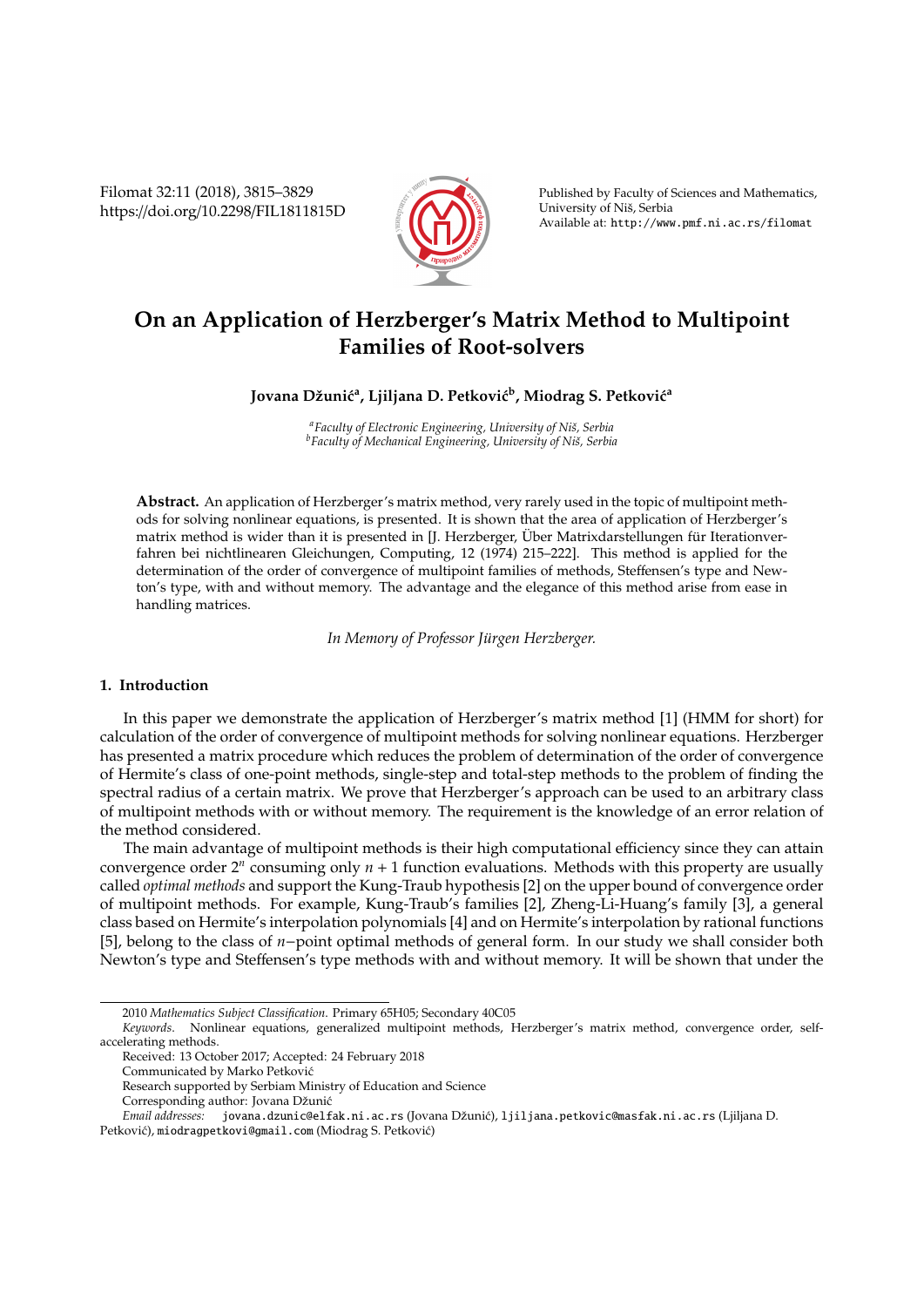same amount of Hermite's sampled data, Steffensen's type of methods produce higher convergence order for methods with memory.

The paper is organized as follows. In Section 2 we recall some basic definitions and theorems of matrix and Perron-Frobenius theory. Section 3 is devoted to Herzberger's work [1] and provides evidence of applicability of HMM in a broader sense than that defined in [1]. In the next section application of HMM is explored. A multipoint derivative free class of iterative methods without memory, which starts with an arbitrary two-point method of fourth order, has been proposed in a condensed form as a five-line note in [6]. In Section 4 we present this class of methods in an expanded form and its generalization, suitable for the application of HMM. With HMM we give an alternative proof that the order of these two multipoint families is 2<sup>n</sup>. In Section 4 we also use HMM to compare acceleration effects using information from the current and one previous iteration to Newton's and Steffensen's type of multipoint methods.

### **2. Non-negative Matrices**

We recall some basic notions of matrix theory regarding positive and non-negative matrices.

**Definition 2.1.** *A real n*  $\times$  *m matrix A* =  $[a_{ii}]$  *is non-negative if* 

*a*<sub>ij</sub> ≥ 0,  $\forall i, j, i \in \{1, 2, ..., n\}, j \in \{1, 2, ..., m\}.$ 

*If*  $a_{ij}$  > 0,  $\forall i, j, i$  ∈ {1, 2, . . . , *n*}, *j* ∈ {1, 2, . . . , *m*}, *then the matrix A is positive.* 

**Definition 2.2.** *A non-negative n*  $\times$  *n matrix A is primitive if there exists k* ∈  $\mathbb N$  *such that A<sup>k</sup> is positive.* 

**Definition 2.3.** *A permutation matrix is a square binary matrix that has exactly one entry of 1 in each row and each column, and zeros elsewhere.*

**Definition 2.4.** *A matrix is irreducible if it is not similar via a permutation to a block upper triangular matrix, that has more than one block of positive size.*

For a reducible matrix *A* there is a permutation matrix *P* such that

$$
PAP^T = \left[\frac{X \mid Y}{O \mid Z}\right],
$$

where *X* and *Z* are square matrices of order at least 1. *O* denotes a rectangular zero-matrix. This definition is equivalent to the existence of a permutation matrix *Q* such that

$$
QAQ^{T} = \left[\frac{Z}{Y} \frac{O}{X}\right].
$$

A list of theorems used in the rest of the paper and appropriate references are given as follows. These results originate from [7] and [8] and they can be found, e.g., in [9] or [10].

**Theorem 2.5.** *Every primitive matrix is irreducible.*

**Theorem 2.6 (Perron-Frobenius).** Let A be a non-negative irreducible  $n \times n$  matrix. Then,

- 1. *A has a positive real eigenvalue equal to its spectral radius* ρ(*A*).
- 2. *To* ρ(*A*) *there corresponds a positive eigenvector* x.
- 3. ρ(*A*) *increases when any entry of A increases.*
- 4. ρ(*A*) *is a simple eigenvalue of A*.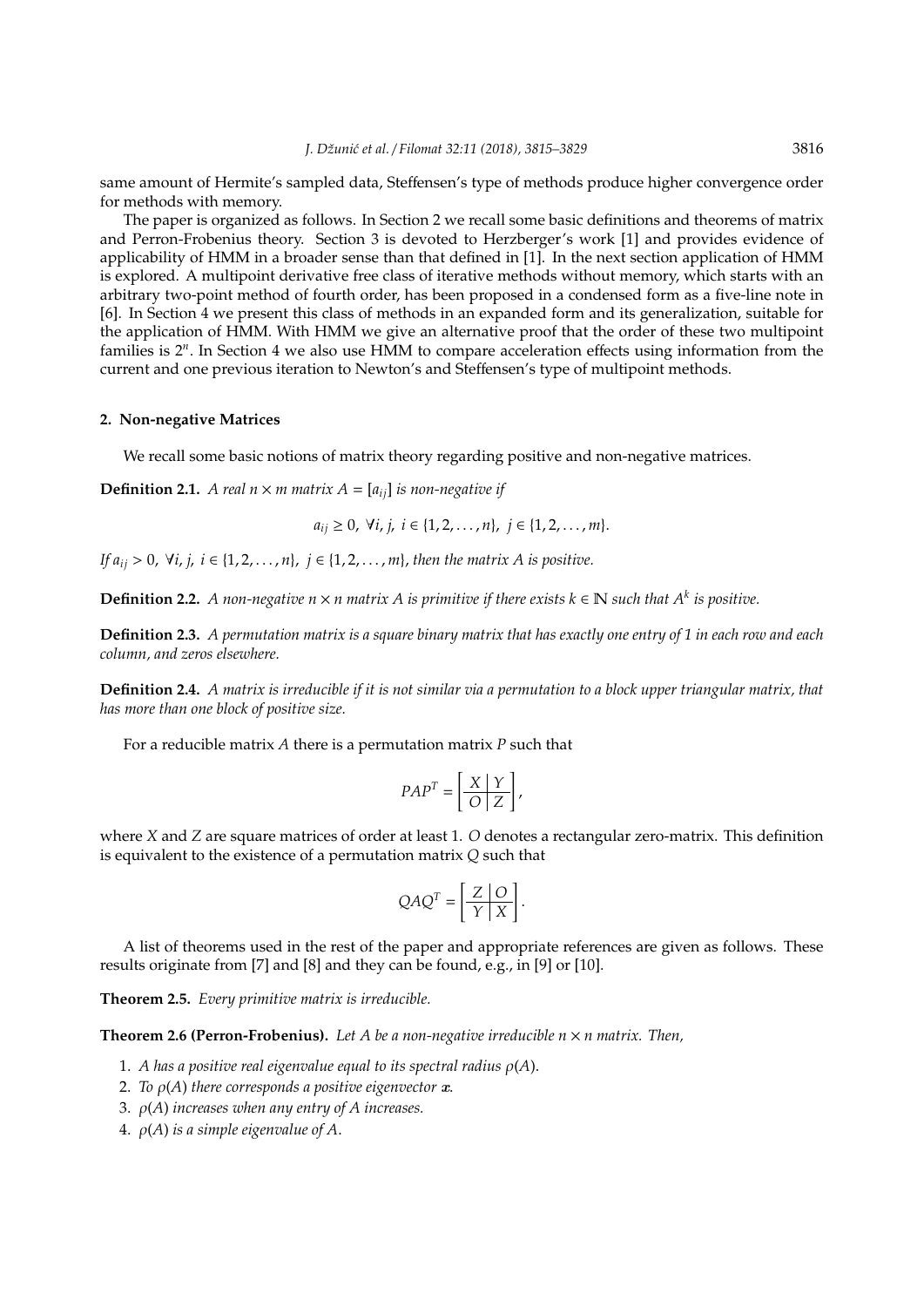**Theorem 2.7.** *Let A be a non-negative irreducible n* × *n matrix. There exists an n* × *n matrix B such that*

$$
\lim_{j \to \infty} \left( \frac{A}{\rho(A)} \right)^j = B
$$

*if and only if A is primitive.*

**Theorem 2.8.** *If*  $A = [a_{ij}]$  *is a non-negative irreducible n*  $\times$  *n matrix, then either* 

$$
\sum_{j=1}^{n} a_{ij} = \rho(A) \quad \text{for all} \quad 1 \le i \le n,
$$

*or*

$$
\min_{1 \le i \le n} \sum_{j=1}^n a_{ij} < \rho(A) < \max_{1 \le i \le n} \sum_{j=1}^n a_{ij}.
$$

For matrix manipulations we use Sylvester's theorem stated in 1851 (see [11] for details and variants of Sylvester's theorem).

**Theorem 2.9 (Sylvester).** *If A and B are matrices of size m*  $\times$  *k and*  $k \times m$  *(m*  $\geq$  *k), respectively, then* 

$$
\det(\lambda I_m - AB) = \lambda^{m-k} \det(\lambda I_k - BA),
$$

*where I<sup>j</sup> is the identity matrix of order j*.

## **3. Herzberger's Matrix Method**

Iterative root-finding methods are one of the oldest and most persistent subjects of investigation. Basic problem is to approximate a zero  $\alpha$  of a function f by iterative means. This has evolved to finding an iteration function that would solve such a problem in the least of time with the prescribed amount of data. This is in close relation to order of convergence and optimality of an iterative function. In [1] a connection was established between order of convergence of an iterative method and eigenvalues of a matrix formed in a special manner. The connection was determined through an error relation of the analysed iteration. In [1] Herzberger organized presentation around one-point interpolatory iteration functions  $\varphi$  with memory of the form

$$
x_{k+1} = \varphi(x_k, x_{k-1}, \ldots, x_{k-n}),
$$

due to the beforehand knowledge of their error relation. The specific estimate reads

$$
|x_{k+1} - \alpha| = C_k \prod_{j=0}^{n} |x_{k-j} - \alpha|^{m_j},
$$
\n(1)

where  $m_j$  ∈ N is the number of function evaluations calculated at the point  $x_{k-j}$ :  $f(x_{k-j})$ ,  $f'(x_{k-j})$ , ..., *f* (*mj*−1)(*xk*−*j*) and for some expression

$$
C_k = C(x_k, x_{k-1}, \ldots, x_{k-n}) \rightarrow C = \text{const. as } x_k \rightarrow \alpha.
$$

This class of one-point interpolatory root-finding algorithms was coined Hermite interpolatory iteration functions (HIF for short) because it operates on Hermite interpolation (both direct and indirect).

We wish to prove that HMM has a wider range of use to that defined in [1]. Specifically, HMM is applicable for stationary iterative methods whenever the error relation of an iterative method is known and takes form (1) for  $m_j \ge 0$ ,  $j \in \{0, 1, \ldots, n\}$ . Therefore, we are broadening the domain of coefficients  $m_j$ from  $\mathbb N$  to  $\mathbb N_0$  and the application of HMM to a wider class of methods. This will particulary become of importance when analysing multipoint iterations.

A wider application range of Herzberger's method (HMM) is obtained by adapting the original proof from [1] to validate conclusions for a broader class of single root finding methods.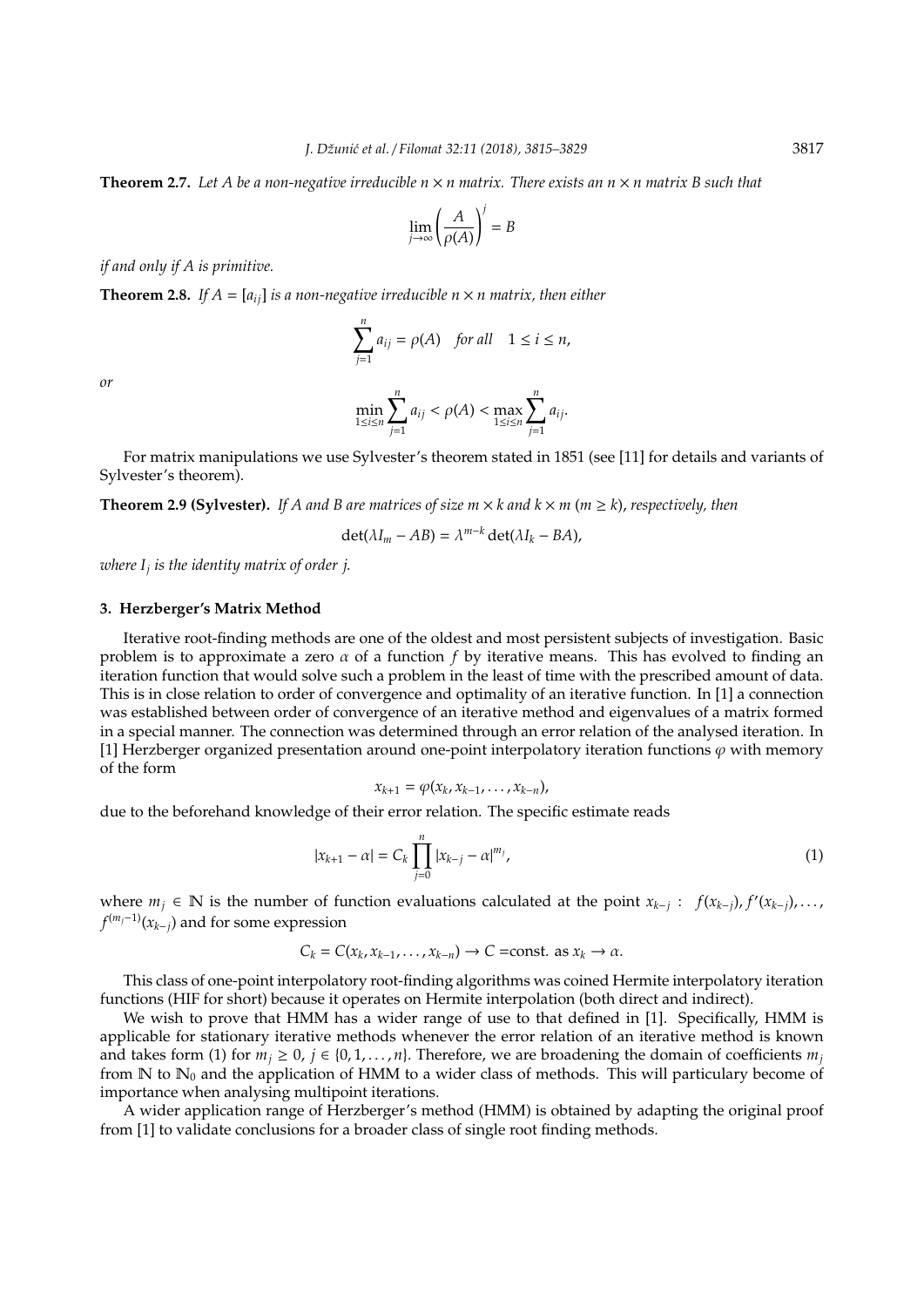**Theorem 3.1.** Let the error relation (1) be valid for some iterative root finding method  $\varphi = \varphi(x_k, x_{k-1}, \ldots, x_{k-n})$ , *where all*  $m_i \geq 0$ . *Then the order of convergence of the stationary iteration* 

$$
x_{k+1} = \varphi(x_k, x_{k-1}, \ldots, x_{k-n}), \ k \geq n, \ k \in \mathbb{N},
$$

*equals the spectral radius of the associated matrix*

$$
M(\varphi) = \begin{bmatrix} m_0 & m_1 & m_2 & \dots & m_{n-1} & m_n \\ 1 & 0 & 0 & \dots & 0 & 0 \\ 0 & 1 & 0 & \dots & 0 & 0 \\ & & & & \dots & & \\ 0 & 0 & 0 & \dots & 1 & 0 \end{bmatrix}.
$$
 (2)

*Proof.* Having in mind that we are analyzing error relation of an iteration function, we will not consider the trivial case when all  $m_i = 0$ .

First, it is assumed that all  $m_j > 0$ . Introduce

$$
\epsilon_k = -\log|x_k - \alpha|, \qquad c_k = -\log C_k,
$$

and apply logarithm to (1). The following is obtained

$$
\epsilon_{k+1} = c_k + \sum_{j=0}^n m_j \epsilon_{k-j}.
$$
 (3)

Convergence of {*x<sub>k</sub>*} to  $\alpha$  is assumed and that the order of convergence exists and equals  $r = \lim_{j \to \infty}$  $\epsilon_{j+1}$  $\frac{j+1}{\epsilon_j}$ . Divide (3) by  $\epsilon_{k-n}$  and allow  $k \to \infty$ . Since  $\epsilon_k \to \infty$  and

$$
\lim_{j\to\infty}\frac{\epsilon_{j+i}}{\epsilon_j}=\lim_{j\to\infty}\frac{\epsilon_{j+i}}{\epsilon_{j+i-1}}\frac{\epsilon_{j+i-1}}{\epsilon_{j+i-2}}\cdots\frac{\epsilon_{j+1}}{\epsilon_j}=r^i,
$$

we obtain that the order of convergence *r* satisfies the equation

$$
P_{\varphi}(x) := x^{n+1} - \sum_{j=0}^{n} m_j x^{n-j} = 0.
$$
 (4)

By Descartes' rule of signs,  $P_\varphi$  defined in (4) has a unique positive root - the order of convergence *r*. Note that Descartes' rule of signs provides the same conclusion in the case when some  $m_j = 0$ . The Frobenius companion matrix [12] of the polynomial (4) reads

$$
M(\varphi) = \begin{bmatrix} m_0 & m_1 & \dots & m_{n-1} & m_n \\ 1 & 0 & \dots & 0 & 0 \\ 0 & 1 & \dots & 0 & 0 \\ & & \ddots & & \\ 0 & 0 & \dots & 1 & 0 \end{bmatrix} .
$$
 (5)

Characteristic polynomial and the minimal polynomial of  $M(\varphi)$  coincide with  $P_{\varphi}(\lambda) = \det (\lambda I_{n+1} - M(\varphi))$ , and  $M(\varphi)$  is a primitive matrix (see e.g. [9], [10], [12]), thus  $r = \rho(M(\varphi))$ .

Now we shall consider the case when some  $m_j$  vanish. There exists an array of matrices  $\{M_k\}_{k\in\mathbb{N}}$  of the form (5) with all positive entries in the first raw that converge to the matrix  $M(\varphi)$ . Basically, if  $m_j = 0$  in  $M(φ)$  we substitute it with a positive value  $\delta_k$  to form the matrix  $M_k$ , and then allow  $\delta_k$  to be arbitrarily close to zero as *k* approaches infinity. Each  $M_k$  has a unique positive eigenvalue  $r_k = \rho(M_k)$ . Polynomial zeros are continuous functions of its coefficients, so by the argument of continuity we can conclude that the spectral radius of  $M(\varphi)$  is its eigenvalue. Therefore, the order of convergence *r* of the iteration function  $\varphi$ equals spectral radius of the matrix  $M(\varphi)$ . It is also the unique positive eigenvalue of multiplicity one, by Descartes' rule of signs.  $\square$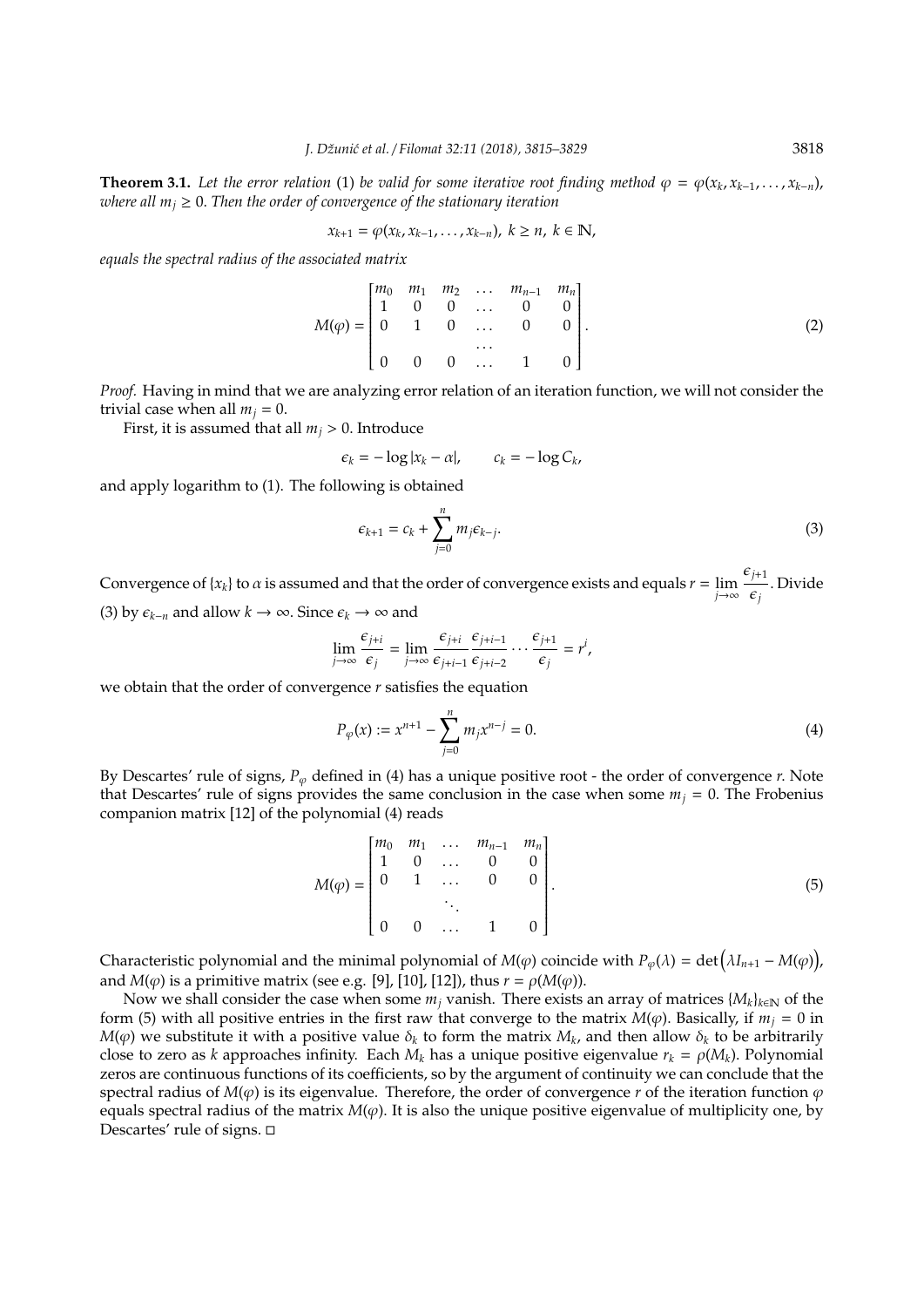#### **Remark 3.1.** The error relation (3) can as well be presented in a matrix form

$$
\begin{bmatrix} \epsilon_{k+1} \\ \epsilon_k \\ \epsilon_{k-1} \\ \vdots \\ \epsilon_{k-n+1} \end{bmatrix} = \begin{bmatrix} m_0 & m_1 & \dots & m_{n-1} & m_n \\ 1 & 0 & \dots & 0 & 0 \\ 0 & 1 & \dots & 0 & 0 \\ & & & & & 0 \\ 0 & 0 & \dots & 1 & 0 \end{bmatrix} \cdot \begin{bmatrix} \epsilon_k \\ \epsilon_{k-1} \\ \epsilon_{k-2} \\ \vdots \\ \epsilon_{k-n} \end{bmatrix} + \begin{bmatrix} c_k \\ 0 \\ 0 \\ \vdots \\ 0 \end{bmatrix},
$$
(6)

which establishes an even more profound and natural connection between iteration formula  $\varphi$  and its associated matrix  $M(\varphi)$ .

**Remark 3.2.** Iterative root finding methods are applied in real life problems only when their order of convergence  $r \ge 1$ . This is in accordance with a demand that there is no sign change of  $P_\omega(x)$  between 0 and 1, or equivalently

 $P_{\varphi}(1) \leq 0 \iff m_0 + \cdots + m_n \geq 1.$ 

For  $m_i \in \mathbb{N}_0$  where not all  $m_i$  vanish, this inequality holds.

Consideration of the case when some *m<sup>j</sup>* take zero value is important for analysis of iterations without memory and multipoint iterations. For example, the matrix *M*(*N*), associated to Newton's method (*N*), takes one of the forms

$$
M(N) = \begin{bmatrix} 2 & 0 \\ 1 & 0 \end{bmatrix}, \qquad M(N) = \begin{bmatrix} 2 & 0 & 0 \\ 1 & 0 & 0 \\ 0 & 1 & 0 \end{bmatrix}, \dots
$$

This is a consequence of the fact that any iteration can be considered as a function of more variables where some of these variables do not participate in the error relation. Not all matrices associated to Newton's method are primitive or irreducible, however HMM formula works as much expected.

With powerful numerical tools for estimating dominant eigenvalues and modern computers, HMM method allows ease in computing order of convergence of one point iterations with memory. Newton's method can be successfully used to determine the dominant eigenvalue in this case. Results such as those presented in [13] and [14] provide good initial value estimates.

The application of HMM expands to compositions of iteration functions. Composition of functions is naturally related to matrix multiplication. Using Perron-Frobenius theory of irreducible matrices it was proved in [1] that the order of convergence of a composition of HIF iterations  $\varphi = \varphi_m \circ \varphi_{m-1} \circ \cdots \circ \varphi_1$  with associated matrices  $M_m, M_{m-1}, \ldots, M_1$ , where  $M_k = M(\varphi_k)$ , preserves feature:

$$
r(\varphi) = \rho(M_m \cdot M_{m-1} \cdots M_1), \quad \text{and} \quad r(\varphi) \in Sp(M_m \cdot M_{m-1} \cdots M_1),
$$

where *Sp*(*M*) is the spectrum of the matrix *M*. We shall prove that this feature is not restricted to interpolatory type of iteration functions. Also, matrices *M<sup>j</sup>* need not be primitive while of the specific form.

Composition of one-point iteration functions with memory  $\varphi_1$  and  $\varphi_2$  is defined through extensions  $\phi_j : D^{n+1} \to D^{n+1}, \ j = 1, 2$ 

$$
\phi_j(x_k,x_{k-1},\ldots,x_{k-n})=\left(\varphi_j(x_k,x_{k-1},\ldots,x_{k-n}),x_k,\ldots,x_{k-n+1}\right)
$$

where  $D \subset \mathbb{C}$  is some open set containing  $\alpha$ . Let  $y_{k+1} = \varphi_1(x_k, x_{k-1}, \ldots, x_{k-n})$ . Composition  $\varphi = \varphi_1 \circ \varphi_2$  is defined by an implicit equation

$$
(\varphi(x_k, x_{k-1}, \ldots, x_{k-n}), y_{k+1}, x_k, \ldots, x_{k-n+2}) = (\varphi_2 \circ \varphi_1)(x_k, x_{k-1}, \ldots, x_{k-n}).
$$

In other words,

$$
\varphi(x_k, x_{k-1}, \ldots, x_{k-n}) = \varphi_2(\varphi_1(x_k, x_{k-1}, \ldots, x_{k-n}), x_k, \ldots, x_{k-n+1}).
$$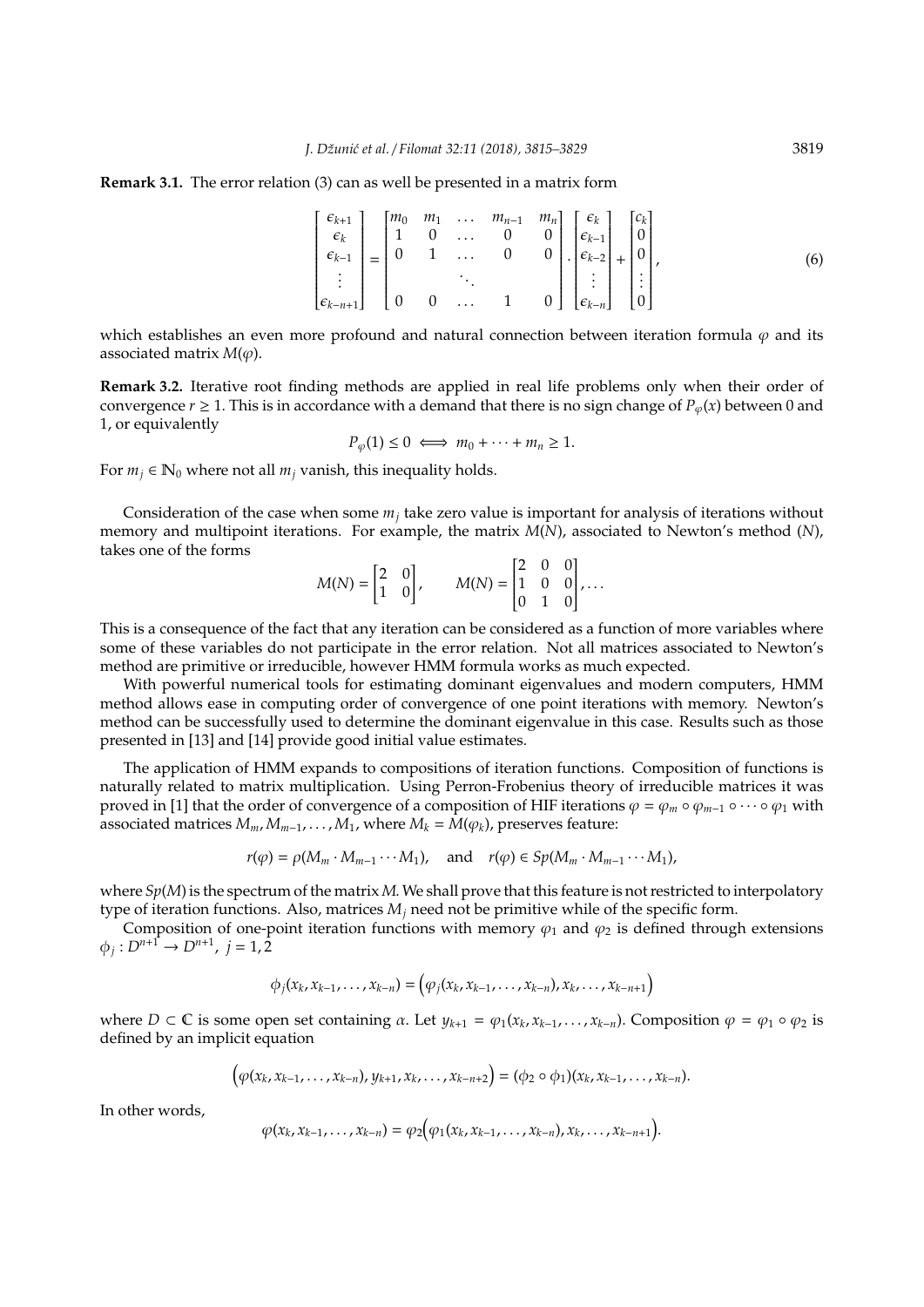**Theorem 3.2.** Let iterations  $\varphi_j = \varphi_j(x_k, x_{k-1}, \ldots, x_{k-n})$  all have error relations

$$
|x_{k+1} - \alpha| = C_k^{(j)} \prod_{i=0}^n |x_{k-i} - \alpha|^{m_i^{(j)}},
$$
\n(7)

where all  $m_i^{(j)} \in \mathbb{N}_0.$  Then the order of convergence of the stationary iteration

$$
x_{k+1} = \varphi(x_k, x_{k-1}, \ldots, x_{k-n}) = (\varphi_m \circ \varphi_{m-1} \circ \cdots \circ \varphi_1)(x_k, x_{k-1}, \ldots, x_{k-n})
$$

*equals the spectral radius of the matrix*

$$
M = M_m \cdot M_{m-1} \cdots M_1, \quad M_j = M(\varphi_j). \tag{8}
$$

*Proof.* We first consider the case when all  $m_i^{(j)}$  $i$ <sup>(*i*</sup>) > 0. It can be verified that any product of associated matrices  $M_j = M(\varphi_j)$  with positive first rows is still a primitive matrix. Also, for the entries  $a_{ij}$  of the product of *M<sup>s</sup>* it is easily verified that they are all nonnegative integers and min 1≤*i*≤*n*  $\sum_{ }^{n}$ *j*=1  $a_{ij} \geq 1$  and  $\max_{1 \leq i \leq m}$  $\sum_{ }^{n}$ *j*=1 *aij* > 1. From

Theorem 2.8 it follows  $\rho\big(\prod M_s\big) > 1$ .

Error relations (7) for iterations  $\varphi_j$ ,  $j = 1, 2 \ldots, m$ , in matrix form (6) read

| $\lceil \epsilon_{k+1} \rceil$<br>$\epsilon_k$<br>$\epsilon_{k-1}$ | $\mathsf{I}_{m_0}$ |  | $m_{n-1}^{(j)}$ | $\begin{bmatrix} m_n^{(j)} \\ 0 \end{bmatrix}$ $\begin{bmatrix} \epsilon_k \\ \epsilon_{k-1} \end{bmatrix}$ | $ \epsilon_{k-2} $                                                                                                          | $\begin{bmatrix} c_k \\ 0 \\ 0 \end{bmatrix}$ |  |
|--------------------------------------------------------------------|--------------------|--|-----------------|-------------------------------------------------------------------------------------------------------------|-----------------------------------------------------------------------------------------------------------------------------|-----------------------------------------------|--|
| $\Big _{\epsilon_{k-n+1}}$                                         |                    |  |                 |                                                                                                             | $\left[\begin{array}{c} \vdots \\ \epsilon_{k-n} \end{array}\right] \left[\begin{array}{c} \vdots \\ 0 \end{array}\right]'$ |                                               |  |

where  $c_k^{(j)} \to c^{(j)}$  when  $k \to \infty$ . For iteration  $\varphi$  we thus have

$$
e_{k+1} = M_m \cdot M_{m-1} \cdots M_1 \cdot e_k + v_k = M \cdot e_k + v_k, \qquad (9)
$$

where

$$
\mathbf{e}_k = \begin{bmatrix} \epsilon_k & \epsilon_{k-1} & \dots & \epsilon_{k-n} \end{bmatrix}^T, \quad M = M_m \cdot M_{m-1} \cdots M_1,
$$
  

$$
\mathbf{v}_k = \sum_{j=1}^m \left( \left( \prod_{s=j+1}^m M_s \right) \cdot \mathbf{c}_k^{(j)} \right), \qquad \mathbf{c}_k^{(j)} = \begin{bmatrix} c_k^{(j)} & 0 & \dots & 0 \end{bmatrix}^T.
$$

Note that components of the vector  $v_k$  converge to some constant expression  $v$  as  $k \to \infty$ , that is  $v_k \to v = [v v \dots v]^T$ , when  $k \to \infty$ . Since every convergent sequence is bounded, there exists  $\delta > 0$  such that

$$
\|\mathbf{v}_k - \mathbf{v}\| < \delta, \quad \text{for all } k \in \mathbb{N}.\tag{10}
$$

For arbitrary  $j \in \mathbb{N}$  we have

$$
e_{k+j} = M^{j} e_{k} + \sum_{s=0}^{j-1} M^{s} v_{k+j-s-1}
$$
  
=  $\rho(M)^{j} \left(\frac{M}{\rho(M)}\right)^{j} e_{k} + \sum_{s=0}^{j-1} \rho(M)^{s} \left(\frac{M}{\rho(M)}\right)^{s} v_{k+j-s-1}.$  (11)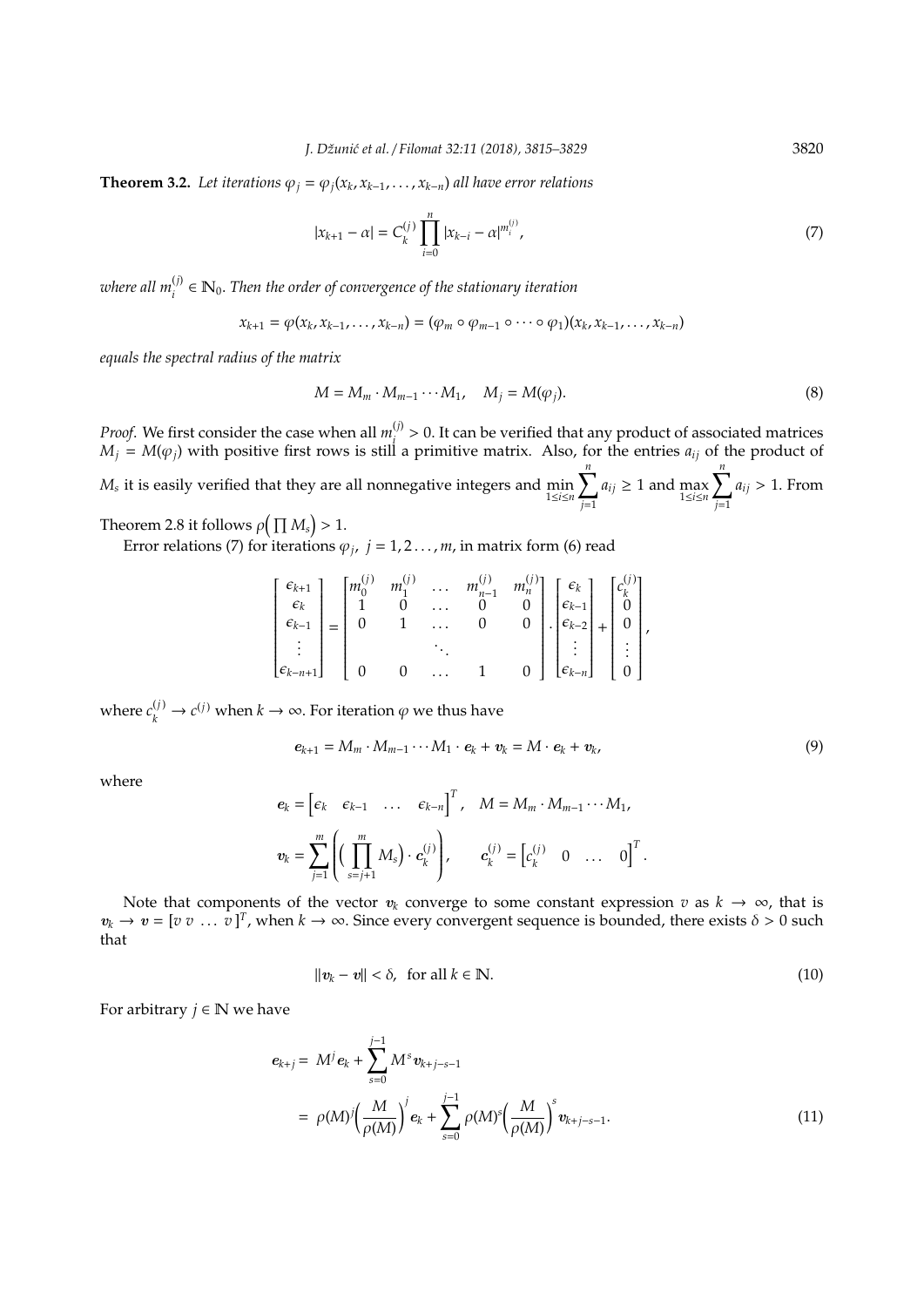Let *B* be a matrix from Theorem 2.7, such that  $\lim_{j\to\infty}\left(\frac{M}{\rho(\lambda)}\right)$ ρ(*M*) !*j* = *B*. Sequences

$$
\left\{\Big\|\Big(\frac{M}{\rho(M)}\Big)^j\Big\|\right\}_{j\in\mathbb{N}}\ \ \text{and}\ \ \left\{\Big\|\Big(\frac{M}{\rho(M)}\Big)^j-B\Big\|\right\}_{j\in\mathbb{N}}
$$

are convergent and are bounded. There exist  $\delta_1$ ,  $\delta_2 > 0$  such that for all  $j \in \mathbb{N}$ 

$$
\left\| \left( \frac{M}{\rho(M)} \right)^j \right\| < \delta_1, \qquad \left\| \left( \frac{M}{\rho(M)} \right)^j - B \right\| < \delta_2. \tag{12}
$$

Error relation (11) may be written in the form,

$$
e_{k+j} = \rho(M)^j \Big(\frac{M}{\rho(M)}\Big)^j e_k + \sum_{s=0}^{j-1} \rho(M)^s \Big(\Big(\frac{M}{\rho(M)}\Big)^s (v_{k+j-s-1} - v) + \Big(\Big(\frac{M}{\rho(M)}\Big)^s - B\Big)v + Bv\Big).
$$
 (13)

Using properties of the induced matrix norm, vector norm and modulus (triangle inequalities)

$$
|||a|| - ||b||| \le ||a + b|| \le ||a|| + ||b||,
$$

from  $(10)$ – $(13)$  it follows

$$
\begin{aligned} ||e_{k+j}|| &\le \rho(M)^j \left\| \left(\frac{M}{\rho(M)}\right)^j e_k \right\| + \varepsilon \sum_{s=0}^{j-1} \rho(M)^s \\ &= \rho(M)^j \left\| \left(\frac{M}{\rho(M)}\right)^j e_k \right\| + \varepsilon \frac{\rho(M)^j - 1}{\rho(M) - 1} \\ &\le \rho(M)^j \left( \left\| \left(\frac{M}{\rho(M)}\right)^j e_k \right\| + \frac{\varepsilon}{\rho(M) - 1} \right), \end{aligned}
$$

and

$$
\|\mathbf{e}_{k+j}\| \geq \rho(M)^j \left( \left\| \left( \frac{M}{\rho(M)} \right)^j \mathbf{e}_k \right\| - \frac{\varepsilon}{\rho(M)-1} \right),
$$

for all  $j \in \mathbb{N}$ , and  $\varepsilon = \delta_1 \delta + \delta_2 ||v|| + ||Bv||$ . Having in mind  $||$  $\sqrt{\frac{M}{2}}$ ρ(*M*)  $\left| \int e_k \right|$  → ∞, *k* → ∞, for *k* ∈ N large enough the inequality

$$
\left\|\left(\frac{M}{\rho(M)}\right)^j e_k\right\| - \frac{\varepsilon}{\rho(M)-1} > 0
$$

is valid.

We conclude

$$
0 < \rho(M)^j \bigg( \bigg\| \bigg( \frac{M}{\rho(M)} \bigg)^j e_k \bigg\| + \alpha_k \bigg) \le ||e_{k+j}|| \le \rho(M)^j \bigg( \bigg\| \bigg( \frac{M}{\rho(M)} \bigg)^j e_k \bigg\| + \beta_k \bigg), \tag{14}
$$

where for fixed *k*,  $\alpha_k$  and  $\beta_k$  are some constants.

Among several equivalent ways to obtain the order of convergence *r*, in [15] (see also [16]) it was proved that *r* =  $\lim_{j\to\infty} ||e_j||^{1/j}$ . Taking (*k* + *j*)−th root of inequalities (14) and allowing *j* → ∞, relying on limits: √*j*

$$
\lim_{j\to\infty}\left\|\left(\frac{M}{\rho(M)}\right)^j\mathbf{e}_k\right\|=\|Be_k\|\text{ and }\lim_{j\to\infty}\sqrt{jC}=1\ \text{ we get }r=\rho(M).
$$

As in the conclusion of the proof of Theorem 3.1, using the argument of continuity we verify the statement in the case when some  $m_i^{(j)}$  $i_j^{(j)}$  are equal to zero.  $\Box$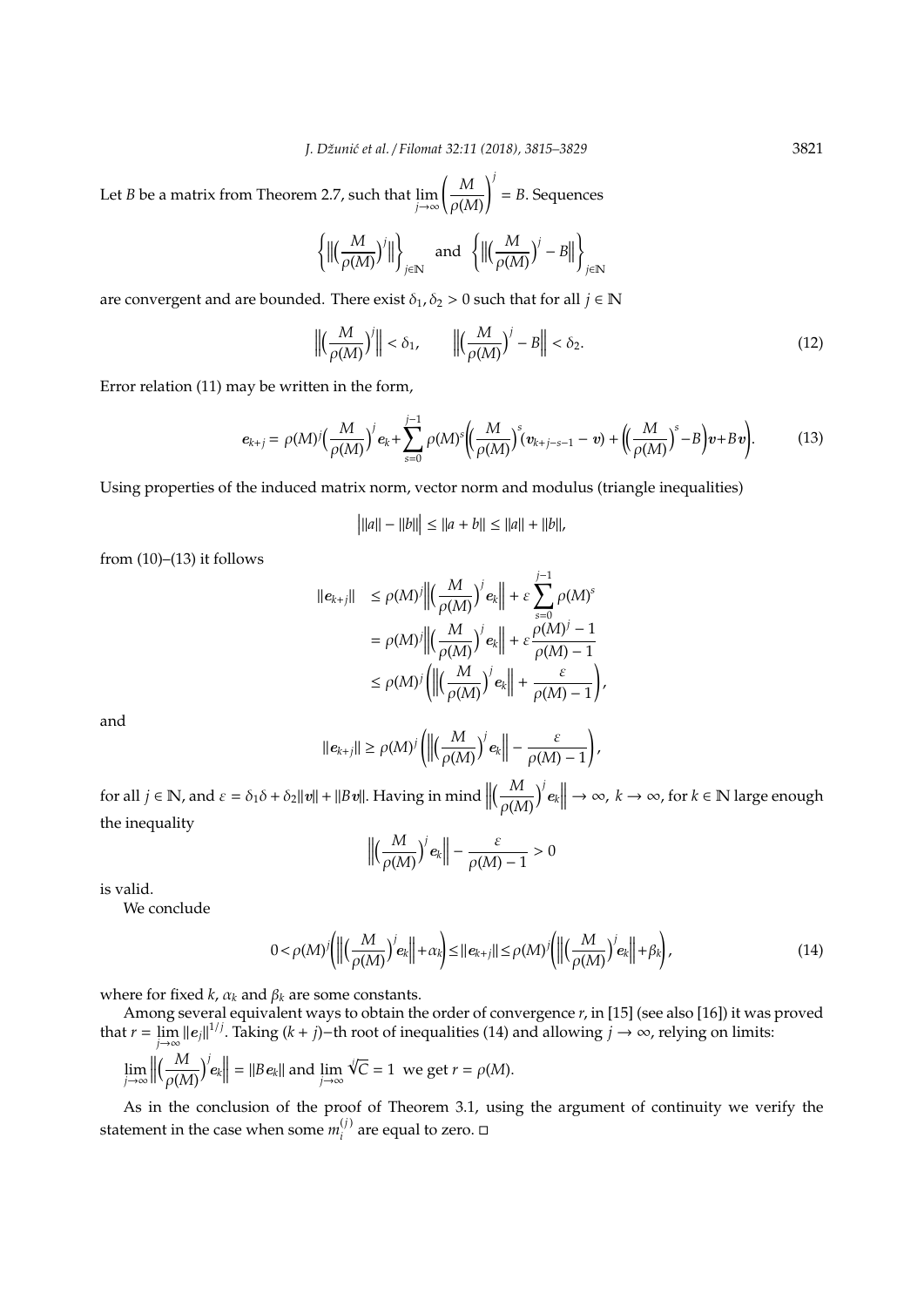When considering multipoint methods without memory, the following is observed: Multipoint methods are a composition  $\varphi = \varphi_m \circ \varphi_{m-1} \circ \cdots \circ \varphi_1$  of one-point iteration functions with/without memory  $\varphi_2, \varphi_3, \ldots, \varphi_m$ and  $\varphi_1$  a one-point iteration function without memory. For example, Traub-Steffensen's method (*S*)

$$
x_{k+1} = x_k - \frac{\gamma f(x_k)^2}{f(x_k + \gamma f(x_k)) - f(x_k)}, \ \gamma \neq 0,
$$

can be viewed as a composition of Secant method ( $\varphi_2$ ) and Traub-Steffensen's correction ( $\varphi_1$ ) :

$$
\varphi_2(x_k) = x_k - \frac{f(x_k) - f(x_{k-1})}{x_k - x_{k-1}}
$$
 and  $\varphi_1(x_k) = x_k + \gamma f(x_k)$ .

The associated matrices read

$$
M(\varphi_2) = \begin{bmatrix} 1 & 1 \\ 1 & 0 \end{bmatrix}
$$
 and  $M(\varphi_1) = \begin{bmatrix} 1 & 0 \\ 1 & 0 \end{bmatrix}$ .

Their product, according to (8), gives

$$
M(S) = M_2 \cdot M_1 = \begin{bmatrix} 2 & 0 \\ 1 & 0 \end{bmatrix} \quad \text{and} \quad \rho(M(S)) = 2.
$$

Matrix  $M(\varphi_1)$  is neither a primitive matrix, nor it is irreducible. However, HMM can still be used to calculate the order of convergence.

Additional examples of the application of HMM methods can be found in the early works [18], [19] of B. Neta.

Multipoint methods with memory are a composition of one-point iteration functions with/without memory  $\varphi = \varphi_m \circ \varphi_{m-1} \circ \cdots \circ \varphi_1$ . With such interpretation it is obvious that HMM can be used to calculate the order of convergence of multipoint methods as long as the error relations are known. This application is the subject of the following section. Although in this communication we restrict our attention to the scalar case, it is important to note that HMM is applicable to the non-scalar case as well.

#### **4. Application of Herzberger's Matrix Method to Multipoint Methods**

## *4.1. Family of multipoint derivative free methods without memory*

Let  $\alpha$  be a simple zero of a given function *f*, and *x* an approximation to  $\alpha$ . The multipoint family of derivative free methods for solving nonlinear equations proposed in [6]

$$
\begin{cases}\ny_{k,0} = x_k, \ y_{k,1} = y_{k,0} + \gamma f(y_{k,0}), \ \gamma \neq 0, \\
y_{k,2} = y_{k,0} - \frac{f(y_{k,0})}{f[y_{k,0}, y_{k,1}]}, \\
y_{k,3} = \theta_4(y_{k,0}, y_{k,1}, y_{k,2}), \\
y_{k,j+1} = y_{k,j} - \frac{f(y_{k,j})}{P'_j(y_{k,j})}, \ (j = 3, ..., n), \\
x_{k+1} = y_{k,n+1}, \ k \in \mathbb{N}_0,\n\end{cases}
$$
\n(15)

relies on the method from [3]. It is a generalization due to the fact that pre-conditioner (steps  $y_{k,0}$  to  $y_{k,3}$ ) is an arbitrary two-point optimal family of methods starting with Steffensen-Traub's correction. Steps that define  $y_{k,i+1}$ ,  $j = 3, \ldots, n$ , use Newton's interpolating polynomials  $P_i(t) = P_i(t; y_{k,0}, \ldots, y_{k,i})$ .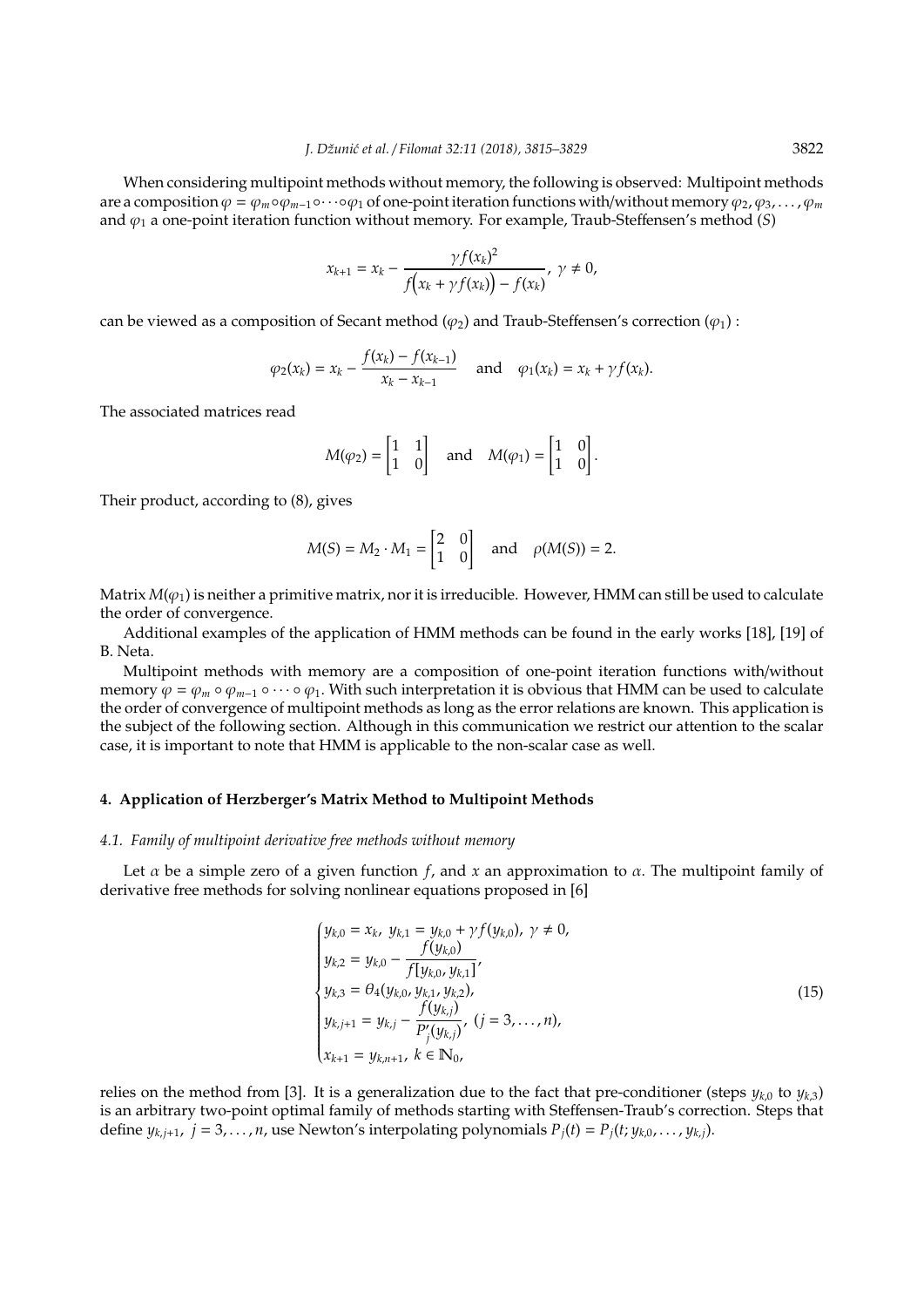As noted in [6], this approach of increase in convergence by Newton's polynomial is of general nature. In this manner we can define optimal families of methods

$$
\begin{cases}\ny_{k,0} = x_k, \ y_{k,1} = y_{k,0} + \gamma f(y_{k,0}), \ \gamma \neq 0, \\
y_{k,2} = y_{k,0} - \frac{f(y_{k,0})}{f[y_{k,0}, y_{k,1}]}, \\
y_{k,j+1} = \theta_{2j}(y_{k,0}, \dots, y_{k,j}), \ (j = 2, \dots, p) \\
y_{k,j+1} = y_{k,j} - \frac{f(y_{k,j})}{P'_{j}(y_{k,j})}, \ (j = p+1, \dots, n), \\
x_{k+1} = y_{k,n+1}, \ k \in \mathbb{N}_{0},\n\end{cases}
$$
\n(16)

where θ<sup>2</sup> *<sup>j</sup>*−<sup>1</sup> (*yk*,0, . . . , *yk*,*j*−1) is an arbitrary optimal derivative-free method of order 2*<sup>j</sup>*−<sup>1</sup> . We note that dealing with  $j > 4$  is only of academic interest, which has been mentioned several times in the existing literature. First we analyze methods (15).

**Theorem 4.1.** *The order of convergence of the family of derivative free methods* (15) *is* 2 *n* .

*Proof*. According to error relations

$$
\varepsilon_{k,0} = y_{k,0} - \alpha, \qquad \varepsilon_{k,1} = y_{k,1} - \alpha \sim \varepsilon_{k,0},
$$
  

$$
\varepsilon_{k,2} = y_{k,2} - \alpha \sim \varepsilon_{k,0} \varepsilon_{k,1}, \quad \varepsilon_{k,3} = y_{k,3} - \alpha \sim \varepsilon_{k,0}^4,
$$
  

$$
\varepsilon_{k,j+1} = y_{k,j+1} - \alpha \sim \prod_{i=0}^j \varepsilon_{k,i}, \ j = 3, ..., n+1, \ k \in \mathbb{N}_0,
$$

we form companion matrices of dimensions  $(n + 1) \times (n + 1)$ . Indices of companion matrices  $M_i$  match the second index of the approximation *yk*,*<sup>j</sup>* . For brevity, block matrices notation is used, with

$$
a_j = [\underbrace{1 \dots 1}_{j} \underbrace{0 \dots 0}_{n+1-j}] \quad \text{and} \quad b = [0 \ 0 \ 4 \ \underbrace{0 \ 0 \dots 0}_{n-2}]
$$

row matrices,  $O_{j\times i} = [0]_{j\times i}$  a zero rectangular matrix and  $I_j$  is the identity matrix of dimension  $j$ :

$$
M_j = \left[\begin{array}{c} a_j \\ I_n \end{array}\middle| \begin{array}{c} p \\ Q_{n \times 1} \end{array}\right], \ j \neq 3, \quad M_3 = \left[\begin{array}{c} b \\ I_n \end{array}\middle| \begin{array}{c} Q_{n \times 1} \end{array}\right].
$$

It is easily verified that when  $M_3$  is not a factor, the following equalities hold

$$
M_{j+1}M_j = \left[\frac{2a_j}{I_{n-1} | O_{(n-1)\times 2}}\right], \ M_{j+2}M_{j+1}M_j = \left[\frac{2^2a_j}{a_j}\right].
$$

Using induction it is easily demonstrated that when  $M_3$  is not a factor, the matrix product reads

$$
M_{j+s} \cdots M_j = \left[ \frac{A_{s+1}(j)}{I_{n-s} \left| O_{(n-s)\times (s+1)} \right|} \right], \ 1 \le s \le n+1-j,
$$
 (17)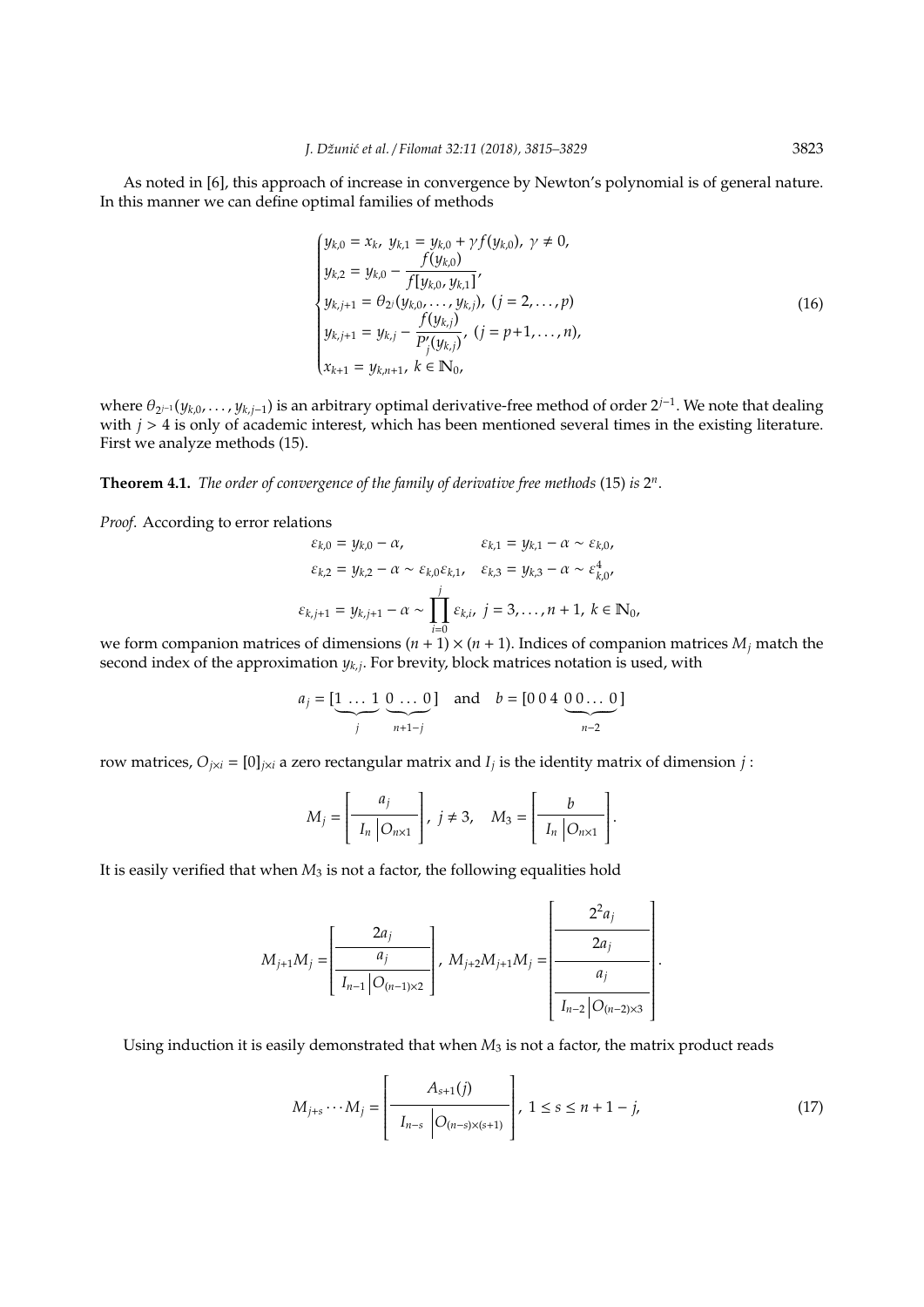where  $A_{s+1}(j)$  is the  $(s + 1) \times (n + 1)$  matrix with *i*−th row equal to  $2^{s+1-i}a_j$ , that is

$$
A_{s+1}(j) = \frac{\begin{bmatrix} 2^{s}a_j \\ \frac{2^{s-1}a_j}{\vdots} \\ \frac{2^{s}a_j}{\vdots} \end{bmatrix}}{\begin{bmatrix} 2^{s} & 0 & \cdots & 0 \\ 2^{s-1} & \cdots & 2^{s-1} & 0 & \cdots & 0 \\ \vdots & \vdots & \ddots & \vdots & \vdots \\ 1 & \cdots & 1 & 0 & \cdots & 0 \end{bmatrix}}.
$$
 (18)

Thus, regard to Theorem 3.2, for the method (15) we obtain

$$
M = (M_{n+1} \cdots M_4)M_3(M_2 \cdot M_1)
$$
  
=  $\begin{bmatrix} A_{n-2}(4) \\ I_3 & O_{3\times(n-2)} \end{bmatrix} \cdot M_3 \cdot \begin{bmatrix} A_2(1) \\ I_{n-1} & O_{(n-1)\times 2} \end{bmatrix}$   
=  $\begin{bmatrix} A_{n-2}(4) \\ I_3 & O_{3\times(n-2)} \end{bmatrix} \cdot \begin{bmatrix} A_3(1) \\ I_{n-2} & O_{(n-2)\times 3} \end{bmatrix}$   
=  $\begin{bmatrix} 2^{n-3} & 2^{n-3} & 2^{n-3} & 2^{n-3} & 0 & \cdots & 0 \\ 2^{n-4} & 2^{n-4} & 2^{n-4} & 2^{n-4} & 0 & \cdots & 0 \\ \vdots & & & & & \\ 1 & 1 & 1 & 0 & \cdots & 0 \\ 1 & 0 & 0 & 0 & 0 & \cdots & 0 \\ 0 & 1 & 0 & 0 & 0 & \cdots & 0 \\ 0 & 0 & 1 & 0 & 0 & \cdots & 0 \end{bmatrix} \cdot \begin{bmatrix} 4 & 0 & \cdots & 0 & 0 & 0 \\ 2 & 0 & \cdots & 0 & 0 & 0 \\ 1 & 0 & \cdots & 0 & 0 & 0 \\ 0 & 1 & \cdots & 0 & 0 & 0 \\ \vdots & & & & & \\ 0 & 0 & \cdots & 0 & 0 \\ 0 & 0 & \cdots & 0 & 0 & \cdots & 1 \end{bmatrix}$   
=  $\begin{bmatrix} 2^n & 0 & \cdots & 0 \\ 2^{n-1} & 0 & \cdots & 0 \\ \vdots & & & & \\ 1 & 0 & \cdots & 0 \\ \vdots & & & & \\ 1 & 0 & \cdots & 0 & 0 \end{bmatrix}$ .

We now easily conclude  $r = \rho(M) = 2^n$ .

1 0 ... 0

**Theorem 4.2.** *The order of convergence of the family of derivative free methods* (16) *is* 2 *n* . *Proof.* Error relations of (16) for  $k \in \mathbb{N}_0$  read

$$
\varepsilon_{k,0} = y_{k,0} - \alpha,
$$
  
\n
$$
\varepsilon_{k,1} = y_{k,1} - \alpha \sim \varepsilon_{k,0},
$$
  
\n
$$
\varepsilon_{k,2} = y_{k,2} - \alpha \sim \varepsilon_{k,0}\varepsilon_{k,1} \sim \varepsilon_{k,0}^2,
$$

and

$$
\varepsilon_{k,j} = y_{k,j} - \alpha \sim \begin{cases} \varepsilon_{k,0}^{2^{j-1}}, & j = 3, \dots, p+1, \\ \prod_{i=0}^{j-1} \varepsilon_{k,i}, & j = p+2, \dots, n+1. \end{cases}
$$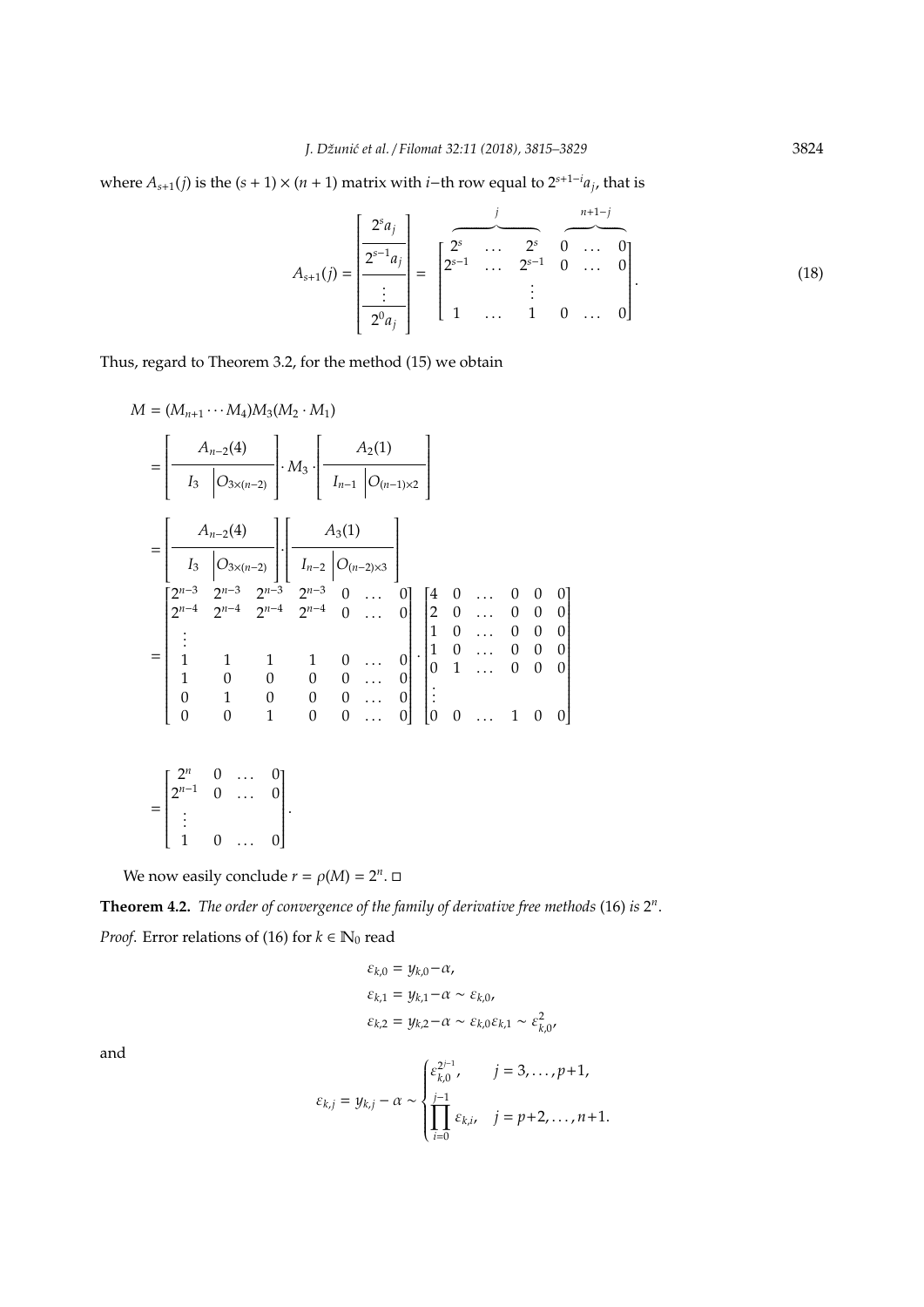Using earlier notation  $a_j = [1 \dots 1]$  $\sum_{i}$ *j* 0 ... 0] and  $b_j = 2^{j-1}(a_j - a_{j-1})$ ,  $(b_1 = a_1)$ ,  $O_{j \times i} = [0]_{j \times i}$  a zero  $\overline{n+1-j}$ 

rectangular matrix and *I<sup>j</sup>* the identity matrix of dimension *j*, associated matrices are

$$
M_{j} = \begin{cases} \left[ \frac{b_{j}}{I_{n} | O_{n \times 1}} \right], & j = 1, 2, ..., p+1, \\ \left[ \frac{a_{j}}{I_{n} | O_{n \times 1}} \right], & j = p+2, ..., n+1. \end{cases}
$$

By induction we easily verify

$$
\left[\frac{b_{p+1}}{I_n\big|O_{n\times 1}}\right]\cdots\left[\frac{b_1}{I_n\big|O_{n\times 1}}\right]=\left[\frac{B_{p+1}}{I_{n-p}\big|O_{(n-p)\times (p+1)}}\right],
$$

where  $B_{p+1} =$  $\left[\begin{array}{cccc} 2^p & 0 & \dots & 0 \end{array}\right]$ |<br>|<br>|<br>|<br>|  $2^{p-1}$  0 ... 0 . . .  $1 \t 0 \t ... \t 0$ 1 is a matrix of dimension  $(p + 1) \times (n + 1)$ . In view of (17) we have  $\int$   $a_{n+1}$  $\overline{\mathsf{l}}$ 1  $\cdot$ · · ·  $\int a_{p+2}$  $\overline{\mathsf{l}}$ 1  $\cdot$ =  $\int A_{n-p}(p+2)$  $\overline{\mathsf{l}}$ 1  $\cdot$ ,

 $I_n$   $\big|O_{n\times 1}\big|$ 

 $I_{p+1}$  |  $O_{(p+1)\times(n-p)}$ 

 $I_n$   $\big|O_{n\times 1}\big|$ 

where  $A_{s+1}(j)$  is defined in (18). Therefore

$$
M = M_{n+1} \cdots M_1 = \begin{bmatrix} 2^n & 0 & \cdots & 0 \\ 2^{n-1} & 0 & \cdots & 0 \\ \vdots & & & \\ 1 & 0 & \cdots & 0 \end{bmatrix}, r = \rho(M) = 2^n. \square
$$

We conclude with a remark that similar families of methods can be defined for Newton's type methods using Hermite's interpolating polynomials. HMM can again be used for the convergence analysis of these methods.

## *4.2. Families of methods with memory*

In this section we will use HMM to compare order of convergence of multipoint methods with memory. We are exploring root-finders for a nonlinear equation  $f(x) = 0$  used to approximate an isolated simple real zero  $\alpha$ . We restrict our attention to methods that use Hermitian information: if the method uses  $f^{(s)}(x)$  at some point *x*, function values  $f(x)$ ,  $f'(x)$ , . . . ,  $f^{(s-1)}(x)$  are used as well. These type of methods were in detail discussed in [17] by Woźniakowski. He proved that for this type of methods those relayed on Hermite's interpolation attain the highest order of convergence. Kung and Traub in [2] have proved that two types of sampling in interpolatory iteration functions (HIF for short) provide optimal order of convergence. These are

- 1 *<sup>o</sup>* Newton's type: *f*(*y*1), *f* 0 (*y*1), *f*(*y*2), . . . , *f*(*yn*);
- 2 *<sup>o</sup>* Steffensen's type: *f*(*y*0), *f*(*y*1), *f*(*y*2), . . . , *f*(*yn*),

with iteration index *k* omitted. For these reasons we explore convergence acceleration of optimal Newton's type and Steffensen's type methods and compare outcomes. Using HMM we will show that convergence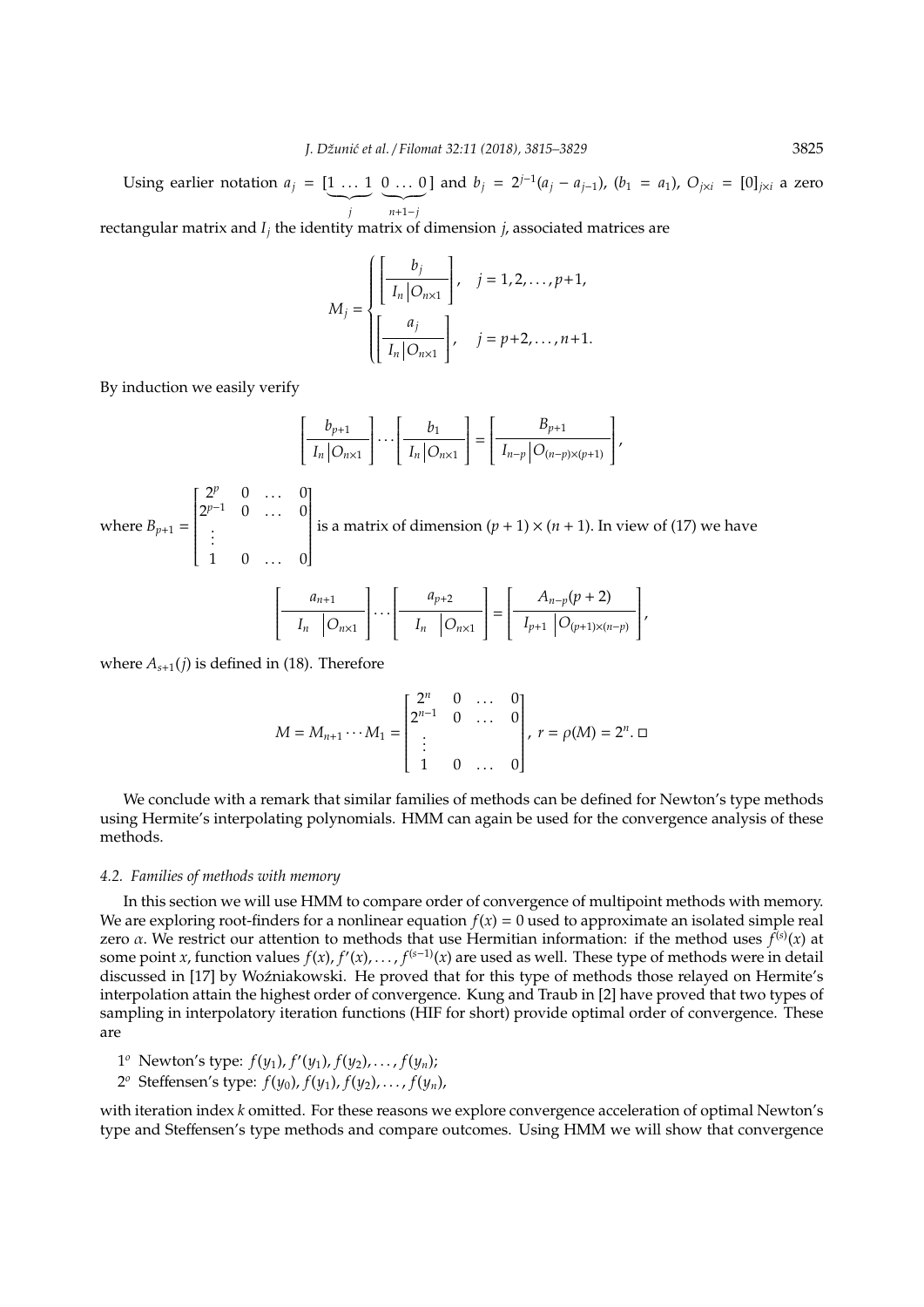acceleration in HIF using information from one previous iteration gives better results for Steffensen's type of methods.

Let  $\varphi_N$  and  $\varphi_S$  denote two optimal multipoint iterations of order  $2^n$ .  $\varphi_N$  will denote Newton's type of methods, using sampling 1<sup>*ο*</sup>, and  $\varphi_S$  Steffensen's type of methods, using sampling 2<sup>*ο*</sup>.

$$
\varphi_N : \begin{cases} y_{k,1} = x_k, \\ y_{k,j} = N_j(y_{k,j-1}, \dots, y_{k,1}), \ j = 2, \dots, n+1, \\ x_{k+1} = y_{k,n+1}, \ k \in \mathbb{N}_0, \end{cases}
$$

$$
\varphi_S : \begin{cases} y_{k,0} = x_k, & y_{k,1} = S_1(y_{k,0}) = y_{k,0} + \gamma f(y_{k,0}), \\ y_{k,j} = S_j(y_{k,j-1}, \dots, y_{k,1}, y_{k,0}), \ j = 2, \dots, n+1, \\ x_{k+1} = y_{k,n+1} \ k \in \mathbb{N}_0. \end{cases}
$$

Therefore,  $\varphi_N = N_{n+1} \circ \cdots \circ N_2$ , and  $\varphi_S = S_{n+1} \circ \cdots \circ S_1$  in the context of composition of iteration functions.

We wish to calculate the highest order of convergence obtainable for methods  $\varphi_N$  and  $\varphi_S$  when they are accelerated using information from one previous iteration. Modifications with memory of methods  $\varphi_N$  and  $\varphi_S$  will be denoted by  $\widetilde{\varphi}_N$  and  $\widetilde{\varphi}_S$ , respectively. We are examining the case where all information from the current and one previous iteration are used in each step. Let the modifications with memory read

$$
\widetilde{\varphi}_{N} : \begin{cases} y_{k,1} = x_{k}, \\ y_{k,j} = \widetilde{N}_{j}(y_{k,j-1}, \ldots, y_{k,1}, y_{k-1,n}, \ldots, y_{k-1,1}), j = 2, \ldots, n+1, \\ x_{k+1} = y_{k,n+1}, k \in \mathbb{N}_{0}, \\ y_{k,0} = x_{k}, \\ y_{k,j} = \widetilde{S}_{j}(y_{k,j-1}, \ldots, y_{k,0}, y_{k-1,n}, \ldots, y_{k-1,0}), j = 1, \ldots, n+1, \\ x_{k+1} = y_{k,n+1} k \in \mathbb{N}_{0}. \end{cases}
$$
\n(19)

It is assumed that corresponding error relations of each step in  $\widetilde{\varphi}_N$  and  $\widetilde{\varphi}_S$  are of HIF form

$$
\widetilde{\varphi}_{N}: y_{k,j} - \alpha = \widetilde{N}_{j}(y_{k,j-1},...,y_{k-1,1}) - \alpha
$$
\n
$$
\sim (y_{k,1} - \alpha) \prod_{i=1}^{j-1} (y_{k,i} - \alpha) \cdot (y_{k-1,1} - \alpha) \prod_{i=1}^{n} (y_{k-1,i} - \alpha),
$$
\n
$$
j = 2,...,n+1;
$$
\n
$$
\widetilde{\varphi}_{S}: y_{k,j} - \alpha = \widetilde{S}_{j}(y_{k,j-1},...,y_{k-1,0}) - \alpha
$$
\n
$$
\sim \prod_{i=0}^{j-1} (y_{k,i} - \alpha) \cdot \prod_{i=0}^{n} (y_{k-1,i} - \alpha), \qquad j = 1,...,n+1.
$$

**Theorem 4.3.**  $r(\widetilde{\varphi}_S) > r(\widetilde{\varphi}_N)$ .

*Proof.* Associated matrices for Newton's type methods with memory  $\widetilde{\varphi}_N$  are

$$
M(\widetilde{N}_j) = \left[\frac{c_j}{I_{2n-1} | O_{(2n-1)\times 1}}\right],
$$

*j*−2 *n*−1 *n*+1−*j*

where  $c_j = [$  $\overline{1 \ldots 1}$  2  $\overline{1 \ldots 1}$  2  $\overline{0 \dots 0}$  ], for  $j = 2, \dots, n + 1$ .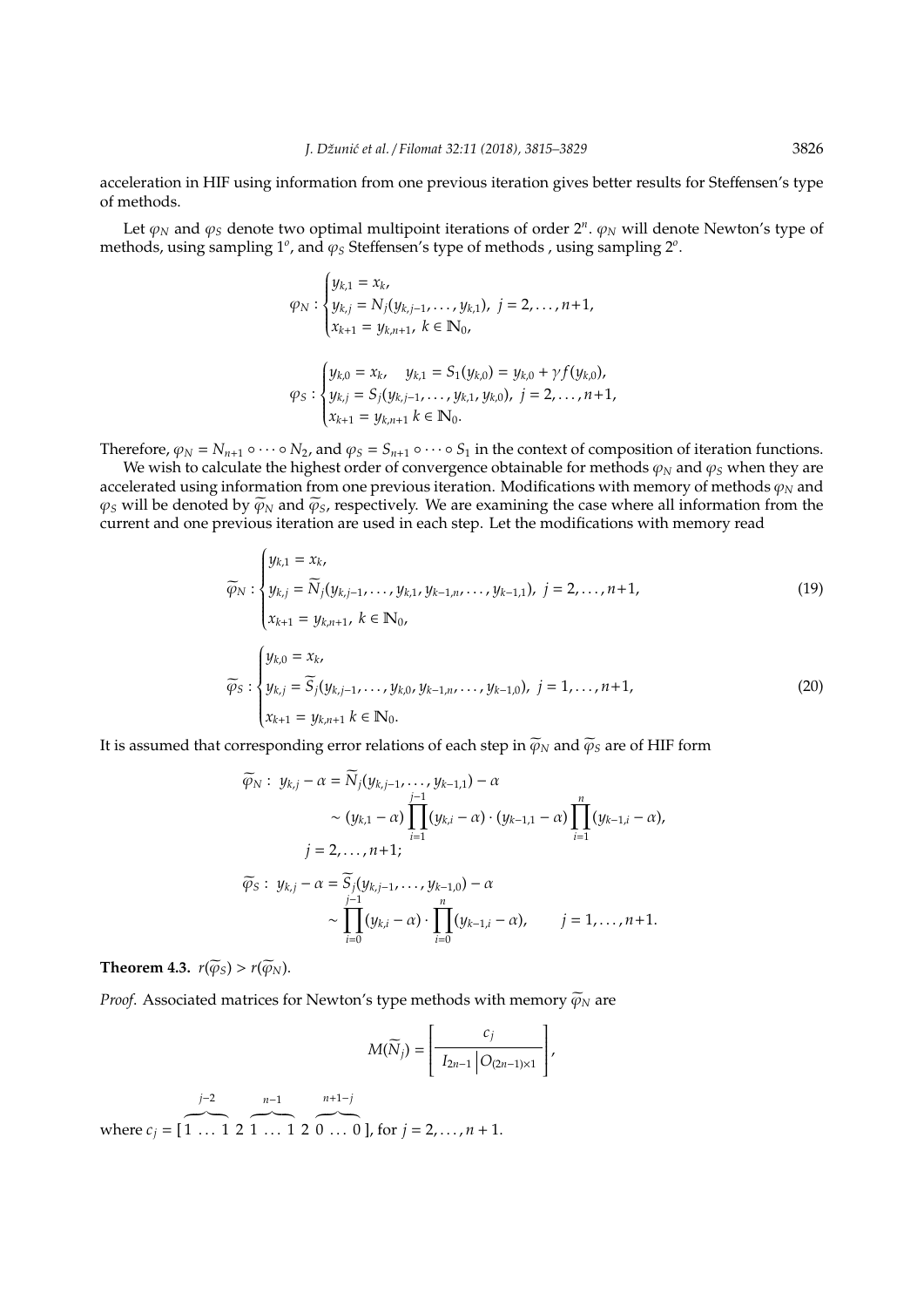It is easily proved that for 1 ≤ *j* ≤ *n*−1 the product of associated matrices reads

$$
M(\widetilde{N}_{2+j})\cdots M(\widetilde{N}_2)=\left[\frac{C_j}{I_{2n-j-1}\left|O_{(2n-j-1)\times 1}\right|}\right],\quad C_j=\left[\frac{2^{j}c_2}{\displaystyle\frac{2^{j-1}c_2}{\displaystyle\frac{2^{0}c_2}{\displaystyle\frac{2^{0}c_2}{\displaystyle\cdots\displaystyle\frac{2^{j}}{c_{2}}}}}\right],
$$

 $C_j$  is the matrix of dimension  $(j + 1) \times 2n$ . Then

$$
M(\widetilde{\varphi}_N)=\left[\begin{array}{c|c} C_{n-1} & B_{n-1} & \ \hline I_n & O_{n\times n} \end{array}\right].
$$

Since (*n* + 1)−dimension leading principal submatrix of  $M(\widetilde{\varphi}_N)$  is

$$
\begin{bmatrix} 2^{n} & 2^{n-1} & \cdots & 2^{n-1} & 2^{n} \\ 2^{n-1} & 2^{n-2} & \cdots & 2^{n-2} & 2^{n-1} \\ \vdots & \vdots & \ddots & \vdots & \vdots & \vdots \\ 2 & 1 & \cdots & 1 & 2 \\ 1 & 0 & \cdots & 0 & 0 \end{bmatrix} = \begin{bmatrix} 2^{n-1} & 0 & 0 & 0 \\ 2^{n-2} & 0 & 0 & 0 \\ \vdots & \vdots & \ddots & \vdots & \vdots \\ 2^{0} & 0 & 1 & 0 \\ 0 & 1 & 0 & \cdots & 0 \end{bmatrix} \begin{bmatrix} n-1 & 0 & 0 & 0 \\ 1 & 0 & \cdots & 1 & 2 \\ 0 & 0 & 0 & 0 \\ 0 & 0 & 1 & 0 \end{bmatrix}
$$

introduce *A* =  $\begin{bmatrix} 2^{n-1} & 2^{n-2} & \dots & 2^0 & 0 \\ 0 & 0 & \dots & 0 & 1 \end{bmatrix}^T$  and *B* =  $\begin{bmatrix} 2 & 1 & \dots & 1 & 2 \\ 1 & 0 & \dots & 0 & 0 \end{bmatrix}$ . The characteristic polynomial of

*n*−1

.

 $M(\widetilde{\varphi}_N)$  is obtained using Laplace's expansion and Theorem 2.9:

$$
P_{\widetilde{\varphi}_N}(\lambda) = \det(\lambda I_{2n} - M(\widetilde{\varphi}_N)) = \lambda^{n-1} \det(\lambda I_{n+1} - AB)
$$
  
=  $\lambda^{2n-2} \det(\lambda I_2 - BA) = \lambda^{2n-2} \begin{vmatrix} \lambda - 3 \cdot 2^{n-1} + 1 & -2 \\ -2^{n-1} & \lambda \end{vmatrix}$ 

This gives

$$
r(\widetilde{\varphi}_N) = \rho(M(\widetilde{\varphi}_N)) = \frac{1}{2} \left( 3 \cdot 2^{n-1} - 1 + \sqrt{1 + 2^n + 9 \cdot 2^{2(n-1)}} \right)
$$
  
=  $\frac{1}{2} \left( 3 \cdot 2^{n-2} - 1 + \sqrt{2^{2n+1} + (2^{n-1} + 1)^2} \right).$ 

With notation similar to previous section, with  $a_j = [1 \dots 1]$  $\overline{\phantom{a}}$ *j*  $0 \ldots 0$  $\overline{2n+2-j}$ ], associated matrices for Steffensen's

type of methods read

$$
M(\widetilde{S}_j) = \left[\frac{a_{n+j+1}}{I_{2n+1} \big| O_{(2n+1)\times 1}}\right] \in \mathcal{M}_{(2n+2)\times (2n+2)}, \ 1 \le j \le n+1.
$$

Proceeding in the same manner as earlier, we obtain

$$
M(\widetilde{\varphi}_S) = \left[\begin{array}{c} A_{n+1}(n+2) \\ \hline I_{n+1} & O_{(n+1)\times(n+1)} \end{array}\right],
$$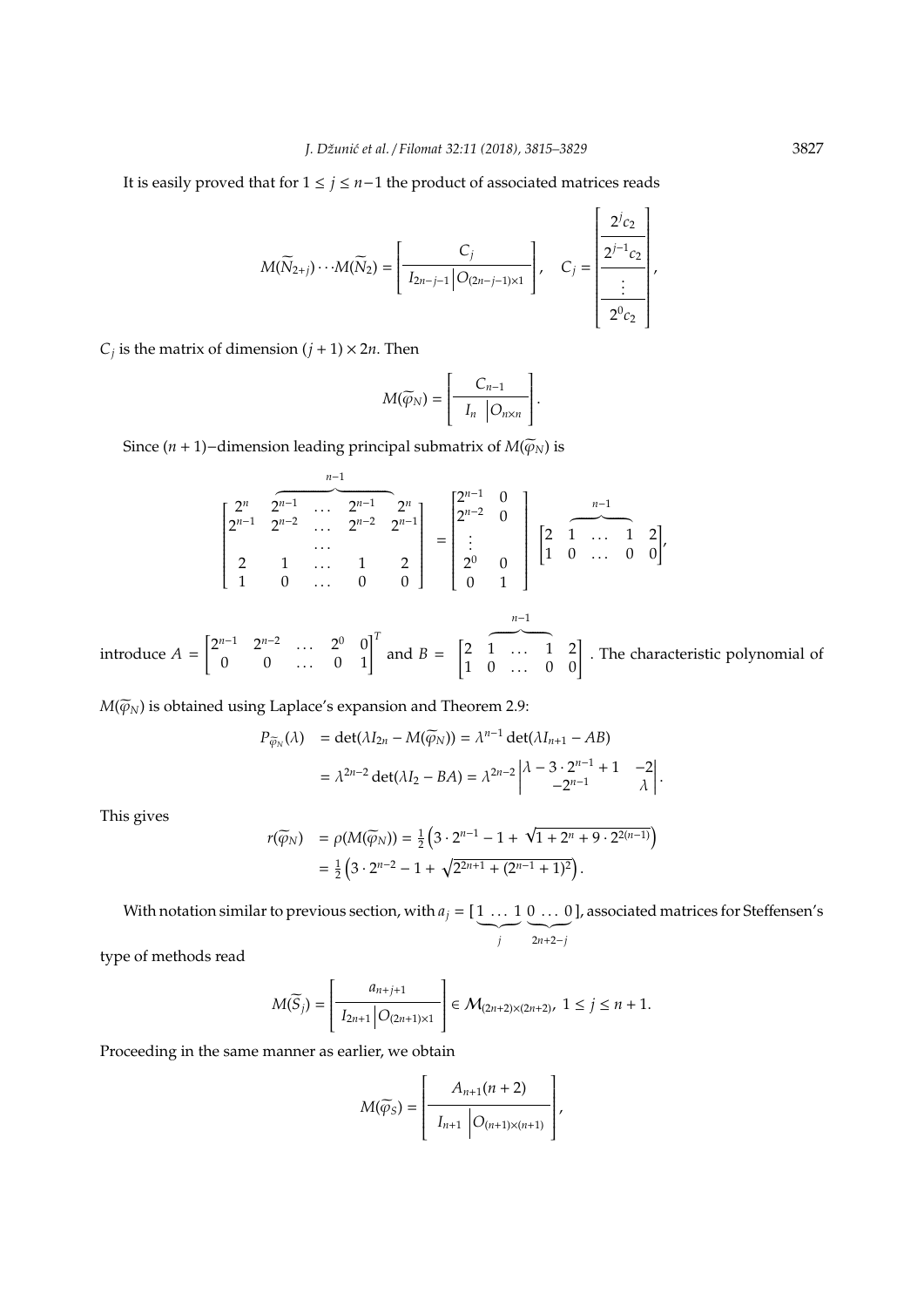where  $A_{n+1}(n+2)$  is the  $(n+1) \times (2n+2)$  matrix with *i*−th row equal to  $2^{n+1-i}a_{n+2}$ , that is

$$
A_{n+1}(n+2) = \begin{bmatrix} 2^n a_{n+2} \\ 2^{n-1} a_{n+2} \\ \vdots \\ 2^0 a_{n+2} \end{bmatrix} = \begin{bmatrix} 2^n & \cdots & 2^n & 0 & \cdots & 0 \\ 2^{n-1} & \cdots & 2^{n-1} & 0 & \cdots & 0 \\ \vdots & & & & \vdots & & \\ 1 & \cdots & 1 & 0 & \cdots & 0 \end{bmatrix}
$$

Since

$$
\begin{bmatrix} 2^n & 2^n & \dots & 2^n \\ 2^{n-1} & 2^{n-1} & \dots & 2^{n-1} \\ & & \vdots & \\ 1 & 1 & \dots & 1 \\ 1 & 0 & \dots & 0 \end{bmatrix} = \begin{bmatrix} 2^n & 0 \\ 2^{n-1} & 0 \\ \vdots & & \\ 2^0 & 0 \\ 0 & 1 \end{bmatrix} \begin{bmatrix} 1 & 1 & \dots & 1 & 1 \\ 1 & 0 & \dots & 0 & 0 \end{bmatrix},
$$

we get  $P_{\widetilde{\varphi}_S}(\lambda) = \lambda^{2n}$  $\lambda - 2^n + 1 - 1$  $-2^n$   $\lambda$  $\begin{array}{c} \hline \rule{0pt}{2.2ex} \\ \rule{0pt}{2.2ex} \end{array}$ . Therefore

$$
r(\widetilde{\varphi}_S) = \rho(M(\widetilde{\varphi}_S)) = \frac{1}{2} \left( 2^{n+1} - 1 + \sqrt{2^{2(n+1)} + 1} \right).
$$

Having in mind

$$
r(\widetilde{\varphi}_N) = \frac{1}{2} \left( 3 \cdot 2^{n-1} - 1 + \sqrt{(3 \cdot 2^{n-1} - 1)^2 + 2^{n+2}} \right),
$$
  

$$
r(\widetilde{\varphi}_S) = \frac{1}{2} \left( 4 \cdot 2^{n-1} - 1 + \sqrt{(4 \cdot 2^{n-1} - 1)^2 + 2^{n+2}} \right),
$$

we conclude that Steffensen's type methods produce better order of convergence with the same information volume.  $\Box$ 

Note that similar analysis can be performed for different type of memory usage and different error relations.

## **References**

- [1] J. Herzberger, Über Matrixdarstellungen für Iterationverfahren bei nichtlinearen Gleichungen, Computing 12 (1974) 215–222.
- [2] H.T. Kung, J.F. Traub, Optimal order of one-point and multipoint iteration, Journal of the ACM (1974) 643–651.
- [3] Q. Zheng,J. Li, F. Huang, Optimal Steffensen-type families for solving nonlinear equations, Applied Mathematics and Computation 217 (2011) 9592–9597.
- [4] M.S. Petković, On a general class of multipoint root-finding methods of high computational efficiency, SIAM Journal on Numerical Analysis 47 (2010) 4402–4414.
- [5] J. Džunić, I. Damjanović, General approach to constructing optimal multipoint families of iterative methods using Hermite's rational interpolation, Journal of Computational and Applied Mathematics 321 (2017) 261–269.
- [6] M.S. Petković, B. Neta, L.D. Petković, J. Džunić, Multipoint methods for solving nonlinear equations: a survey, Applied Mathematics and Computation 226 (2014) 635–660.
- [7] O. Perron, Zur Theorie der Matrizen, Mathematische Annalen 64 (1907) 248–263.
- [8] G. Frobenius, Über Matrizen aus nicht negativen Elementen, Ständiger Beobachter der Preussischen Akademie der Wissenschaften (1912) 456–477.
- [9] R.S. Varga, Matrix Iterative Analysis, Springer, 2000.
- [10] R.A. Brualdi, D. Cvetković, A Combinatorial Approach to Matrix Theory and its Applications, CRC Press, Taylor & Francis Group, 2009.
- [11] A.G. Akritas, E.K. Akritas, G.I. Malaschonok, Various proofs of Sylvester's (determinant) identity, Mathematics and Computers in Simulation 42 (1996) 585–593.
- [12] R.A.Horn, C.R. Johnson, Matrix Analysis, Cambridge University Press, 1985.
- [13] B.K. Butler, P.H. Siegel, Sharp bounds on the spectral radius of nonnegative matrices and digraphs, Linear Algebra and its Applications 439 (2013) 1468–1478.

.